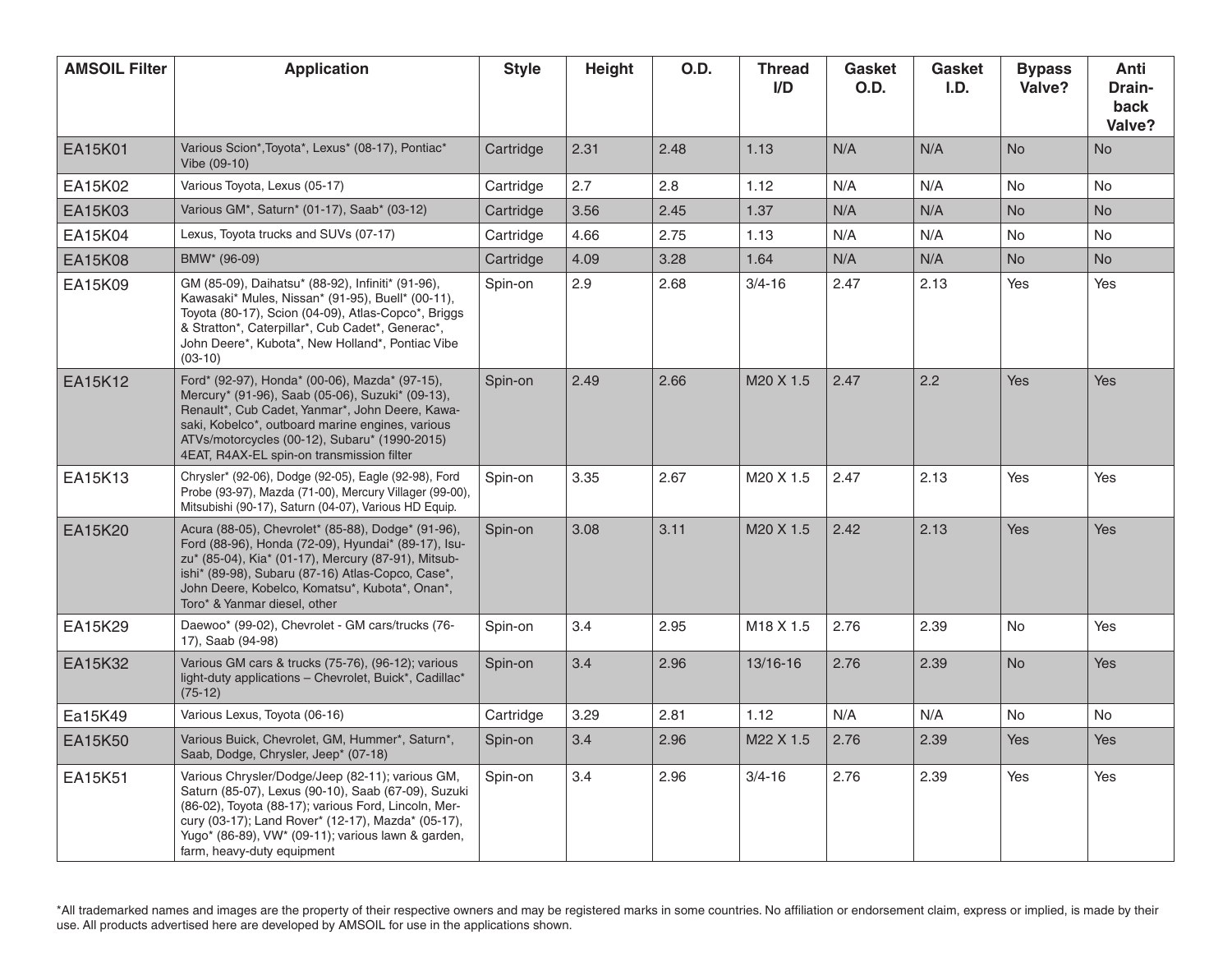| <b>AMSOIL Filter</b> | <b>Application</b>                                                                                                                                                                           | <b>Style</b> | Height | O.D. | <b>Thread</b><br>I/D | Gasket<br>O.D. | Gasket<br>I.D. | <b>Bypass</b><br>Valve? | Anti<br>Drain-<br>back<br>Valve? |
|----------------------|----------------------------------------------------------------------------------------------------------------------------------------------------------------------------------------------|--------------|--------|------|----------------------|----------------|----------------|-------------------------|----------------------------------|
| Ea15K53              | Various lawn & garden equipment, small tractors w/<br>Briggs & Stratton*, Hatz*, Kawasaki*, Kohler* and<br>Lister* engines                                                                   | Spin-on      | 2.66   | 2.97 | $3/4 - 16$           | 2.76           | 2.39           | Yes                     | Yes                              |
| EA15K88              | Ford* trucks w/6.0L diesel engine (03-07), 6.4L<br>diesel (08-10), IHC VT365 diesel engine, IHC school<br>buses                                                                              | Cartridge    | 6.54   | 3.34 | 1.52                 | N/A            | N/A            | N/A                     | N/A                              |
| <b>EABP100</b>       | <b>Bypass kits</b>                                                                                                                                                                           | Spin-on      | 7.25   | 4.25 | $1 - 16$             | 2.81           | 2.42           | <b>No</b>               | <b>No</b>                        |
| EABP110              | Bypass kits                                                                                                                                                                                  | Spin-on      | 10.35  | 4.25 | $1 - 16$             | 2.81           | 2.42           | No.                     | No                               |
| <b>EABP120</b>       | <b>BMK30 Bypass kit</b>                                                                                                                                                                      | Spin-on      | 12.1   | 5.35 | $1 \t1/2 - 16$       | 4.28           | 3.88           | <b>No</b>               | <b>No</b>                        |
| EABP90               | Bypass kits                                                                                                                                                                                  | Spin-on      | 5.78   | 4.25 | $1 - 16$             | 2.81           | 2.42           | No.                     | <b>No</b>                        |
| <b>EAHD2160</b>      | Detroit Diesel* series 50 & 60 diesel engines (two<br>per vehicle)                                                                                                                           | Spin-on      | 9.69   | 4.68 | $1 \t5/8 - 12$       | 4.35           | 3.84           | <b>No</b>               | <b>No</b>                        |
| <b>EAHD3000</b>      | HD Cummins* engines, Komatsu*                                                                                                                                                                | Spin-on      | 11.22  | 4.68 | $21/4 - 12$          | 4.66           | $\overline{4}$ | <b>No</b>               | No                               |
| <b>EAHD3191</b>      | CAT* equipment, Mack*, Volvo*, other                                                                                                                                                         | Spin-on      | 10.35  | 4.28 | $11/8 - 16$          | 3.89           | 3.55           | <b>No</b>               | <b>No</b>                        |
| <b>EAHD4005</b>      | HD Caterpillar engine                                                                                                                                                                        | Spin-on      | 12.12  | 5.35 | $11/2 - 16$          | 4.35           | 3.94           | No.                     | <b>No</b>                        |
| <b>EAHD9000</b>      | Cummins ISM, ISX, QSX engines                                                                                                                                                                | Spin-on      | 13.65  | 4.57 | M95 X 2.5            | 4.68           | 3.95           | <b>No</b>               | <b>No</b>                        |
| <b>EAHD9025</b>      | IHC Trucks w/DT466E, DT570, HT570, MaxxForce*<br>engines (05-on)                                                                                                                             | Spin-on      | 13.76  | 4.68 | M95 X 2.0            | 4.65           | 3.95           | No                      | No                               |
| <b>EAO11</b>         | Ford/Lincoln*/Mercury* (91-17), Mazda* (00-09),<br>Cadillac* STS-V, XLR-V (06-09)                                                                                                            | Spin-on      | 3.75   | 3.65 | M22 x 1.5            | 2.81           | 2.42           | <b>Yes</b>              | <b>Yes</b>                       |
| <b>EAO15</b>         | Chrysler* family of cars/trucks (57-70), Ford family of<br>cars/trucks (57-00), Mazda* trucks (94-00), Toyota*<br>Landcruiser* (71-96), various HD applications                              | Spin-on      | 5.37   | 3.65 | $3/4 - 16$           | 2.81           | 2.42           | Yes                     | Yes                              |
| <b>EAO17</b>         | Various Dodge*, Jeep*, Mitsubushi* (09-12), various<br>GM* (11-17), Ford, Lincoln, Mercury, Mazda (09-17)                                                                                    | Spin-on      | 4.45   | 2.96 | M22 X 1.5            | 2.76           | 2.39           | Yes                     | Yes                              |
| EA023                | GM cars and trucks (80-05), Mercruiser*, Volvo-Pen-<br>ta*                                                                                                                                   | Spin-on      | 4.75   | 2.96 | M18 X 1.5            | 2.76           | 2.39           | <b>No</b>               | Yes                              |
| <b>EAO24</b>         | Chevrolet/GMC trucks (91-06), Hummer* (93-06)                                                                                                                                                | Spin-on      | 5.37   | 3.67 | 13/16-16             | 3.46           | 3.08           | <b>No</b>               | Yes                              |
| <b>EAO26</b>         | Ford trucks, Massey-Ferguson* tractors, Oliver*<br>tractors, VW* Eurovan* (93-96)                                                                                                            | Spin-on      | 6.77   | 3.66 | $3/4 - 16$           | 2.81           | 2.42           | Yes                     | Yes                              |
| <b>EAO34</b>         | Ford/Lincoln/Mercury (81-09), Chrysler/Jeep/Mitsubi-<br>shi (02-09), various Mazda (94-16), various industrial<br>equipment, Porsche* (77-82), VW (73-07), various<br><b>HD</b> applications | Spin-on      | 4.75   | 2.98 | $3/4 - 16$           | 2.76           | 2.39           | Yes                     | Yes                              |
| EAO38                | Infiniti* (91-97), Nissan* (88-99), Mercury Villager*<br>(93-98), Subaru* (88-94)                                                                                                            | Spin-on      | 3.87   | 3.12 | $3/4 - 16$           | 2.45           | 2.13           | No.                     | Yes                              |

\*All trademarked names and images are the property of their respective owners and may be registered marks in some countries. No affiliation or endorsement claim, express or implied, is made by their use. All products advertised here are developed by AMSOIL for use in the applications shown.